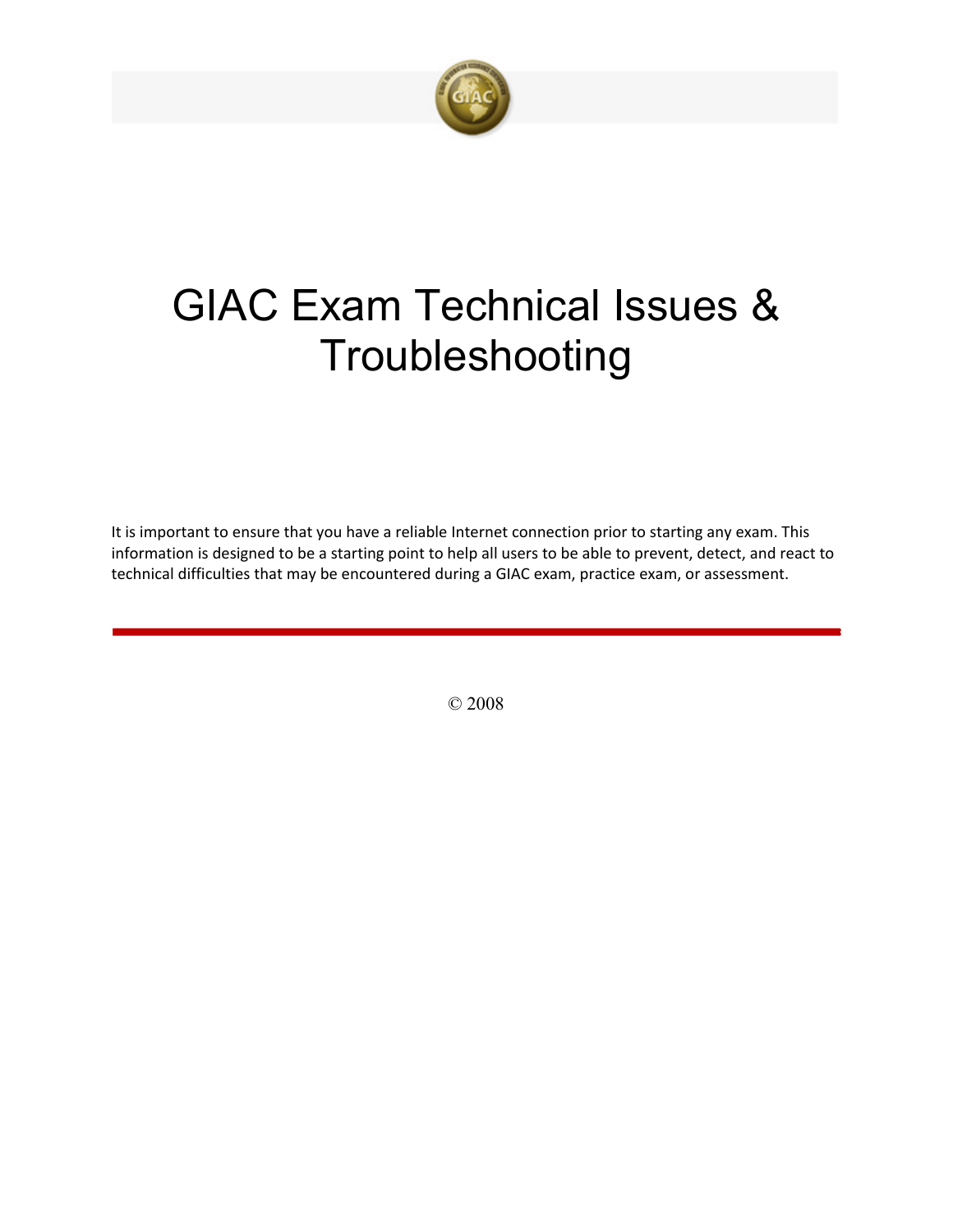# **GIAC Exam Technical Issues**

Since all GIAC exams, practice exams and STAR assessments are given online, it is important to ensure that you have a reliable Internet connection prior to starting the exam. The vast majority of GIAC exams are taken over reliable Internet connections without incident. Less frequently people attempt exams from unreliable connections or experience connectivity problems during the exam. Since GIAC obviously cannot ensure the stability of every Internet connection worldwide we are providing the following information that is designed to be a starting point to help all users to be able to prevent, detect, and react to technical difficulties that may be encountered during a GIAC exam, practice exam, or assessment.

- How can I check to see if I am likely to have problems?
- You get a message saying that Javascript is turned off
- Some pages load quickly while others take a long time
- You are getting "The page cannot be displayed" error messages

# **How can I check to see if I am likely to have problems?**

We have developed an automated test that you can use to help determine if you are likely to have problems during an exam. While nothing can predict with 100% accuracy whether you will or will not have problems, running this automated test will give you a much better idea of the likelihood. GIAC STRONGLY encourages all candidates to run this assessment test prior to taking a certification exam. We will be unable to provide you with any connectivity-related assistance unless the automated assessment was completed prior to the start of the exam.

Follow the steps shown below to run the automated assessment:

- Log into your portal account
- Go to <https://portal.sans.org/assessments/math.php>
- Click "Get Your Free Exam"
- Click "Practice Exams"
- Select "Automated Math Test Exam" and click the "Select Exam" button.
- Carefully read the instructions then select your network connection speed.
- Click "Start Exam"
- After the exam is finished, make a note of how long the exam took, and then click the "Home" button.

A good rule of thumb is that if the automated test takes more than 11 minutes then you are likely to have problems during the exam. In these cases you should look for items like the ones discussed below, make any necessary corrections, and then retest. In some cases it may be necessary to check during non-peak hours or simply to take your exam from another location if you are consistently seeing problems.

#### **You get a message saying that Javascript is turned off**

**Problem:** When getting ready to start the exam you get an error message saying that Javascript it disabled and is needed to run the exam.

**Solution:** You will need to enable Javascript in your browser and/or disable any script blocking plug-ins that are running.